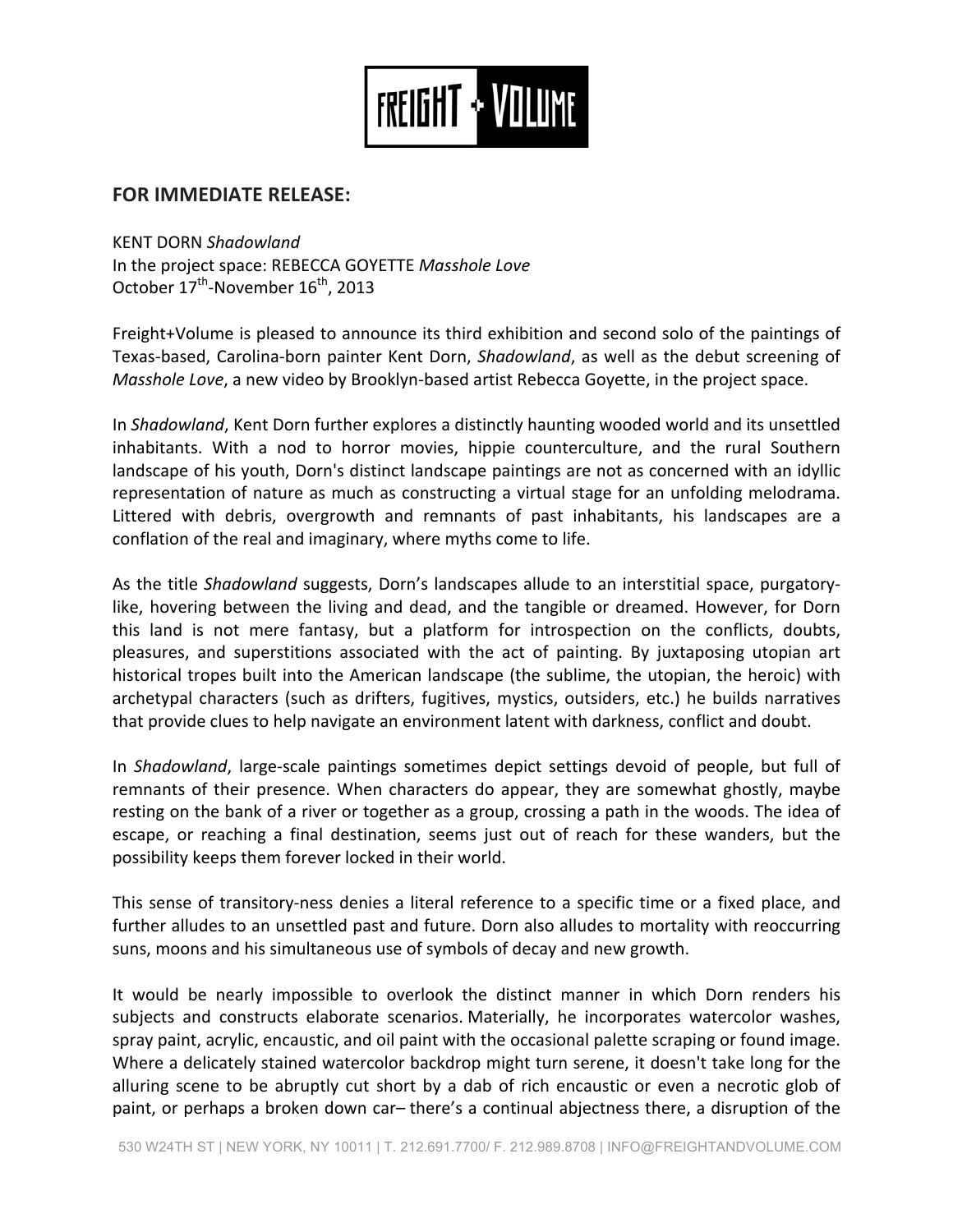idyllic in both material and content, jarring the viewer back to reality.

Kent Dorn (b. 1977) studied painting at Anderson University, South Carolina and the University of Houston, Texas. Selected recent solo exhibitions include Bryan Miller Gallery (2012), McClain Gallery (2011) and Freight + Volume (2010); while group shows include Texas Biennial (2013), The Roving Eye: Aura and the Contemporary Portrait, Oakland University Art Gallery, Rochester, MI (2013), *Portal*, McClain Gallery, Houston, TX (2013), *It Happened in the Woods*, Hans Alf Gallery, Copenhagen, DK (2012), and *Rattled by the Rush*, Andrew Rafacz Gallery, Chicago, IL (2009). Dorn lives and works in Houston.

In the project space, F+V presents the debut of *Masshole Love*, starring Lobsta Blue and the P-Town Pilgrim, by Rebecca Goyette.

*Masshole Love* is a performative video made by and starring Rebecca Goyette as Lobsta Blue, an iteration of her Lobsta Girl character, a persona she has been inhabiting to create performance art, video art and sculpture since 2010. Her series of "Lobsta Porn" videos explores sexual fantasy scenarios through the lens of lobster sex and human improvisation. Goyette riffs off of the sexual practices of lobster. Lobsta ladies box the strongest males down, squirt them with aphrodisiac drugs out of their foreheads, and get inside their lobsta man-caves where they molt their shells in order to have sex. The males have two "dicks" that can impale the vulnerable lady flesh, making her entire soft body a potential lobsta labia.

In *Masshole Love*, Goyette cracks open her character. Lobsta Blue, a Provincetown (P-Town) performance artist troubled by past sexual abuse, dedicates her life to sexual performance art and orgiastic behavior within the mask and shell of her couture blue lobster trousseau. She has created her own "act," called the "Lobstasexcitation Show" a mix between burlesque and New Age sexual guided visualization in which she seduces audiences to uncover their true sexual selves within the depths of the ocean.

Lobsta Blue's world collides with that of the P-Town Pilgrim (played by artist Cesare De Credico), a local who dresses in authentic Puritan attire daily to psychologically maintain the order of his ancestors who landed in Provincetown as pilgrims. But being surrounded by the artistic queer culture of Provincetown proves inspirational to the P-Town Pilgrim, who secretly draws in the dunes and sews in his secret garden. Publicly, the P-Town Pilgrim makes sport out of ridiculing the creative types he sees around him. The meeting of Lobsta Blue and the P-Town Pilgrim triggers a transformation in each of them and in all the other characters they meet along the way.

Goyette uses the language of entertainment to turn back on itself. She hand-sews each costume, often tailor-made to her performer. In the case of *Masshole Love*, the costumed characters enter into a "knowing" improvisation, the basic premise and costuming is known, and when the shoot happens, the reality of the person melds with that of the "character". None of her players, including her, knows exactly what might happen, what emotions, sexual or otherwise, may arise.